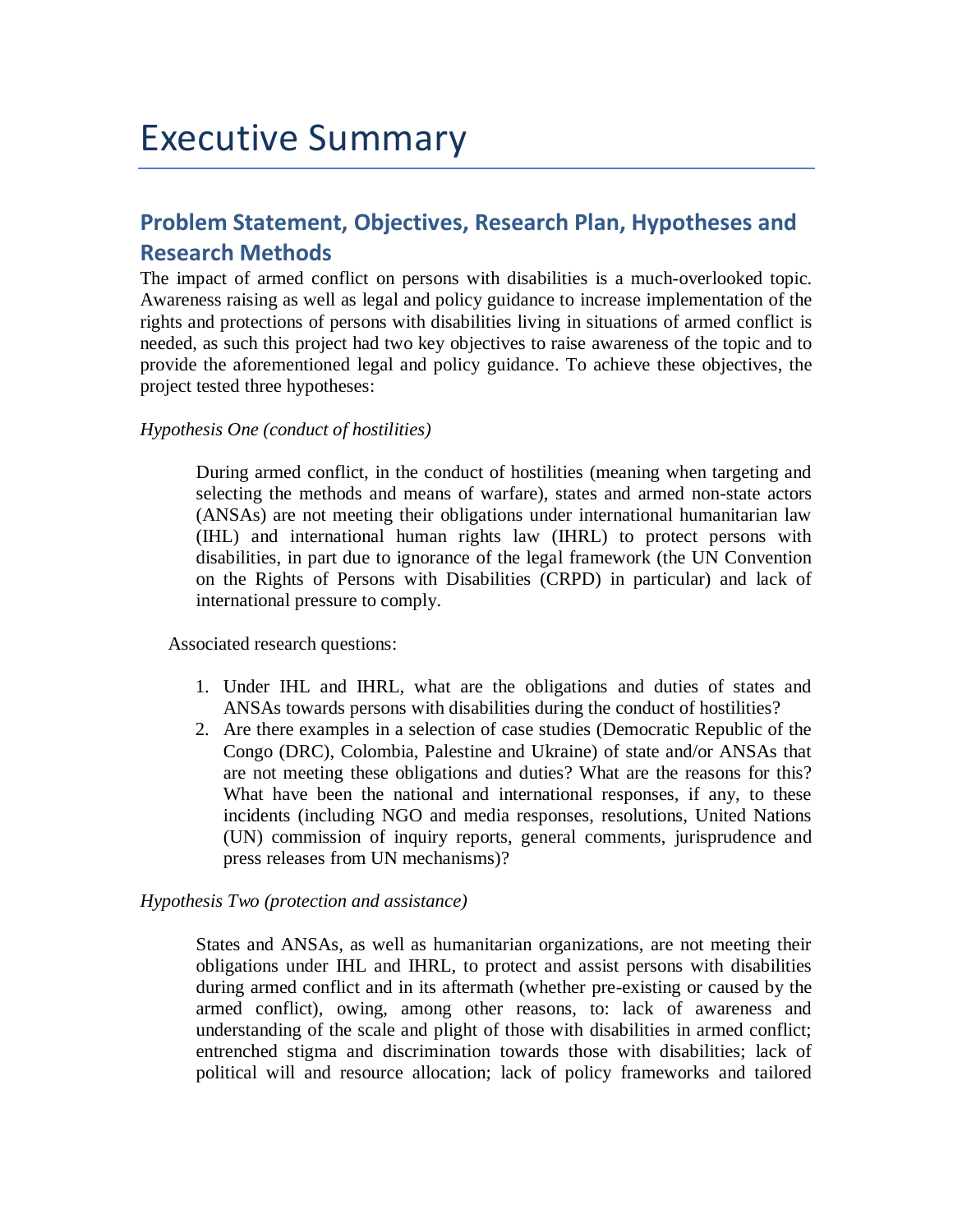practice; and/or lack of awareness among rights-holders and their representatives of the rights of persons with disabilities during armed conflict and in its aftermath.

Associated research questions:

- 3. What obligations and/or duties do states, ANSAs and humanitarian organizations have under IHL and IHRL to protect and assist persons with disabilities during and in the aftermath of armed conflict? Is this legal framework sufficient and what, if any, protection gaps exist within it?
- 4. What disability inclusive data exists on the impact of armed conflict? Are any groups disproportionately affected, such as children or those with a particular pre-existing disability?
- 5. If/where states, ANSAs and humanitarian organizations are not meeting their obligations/duties towards persons with disabilities in armed conflict, what are the reasons for this? Do such reasons include: lack of awareness and understanding by states, ANSAs and humanitarian organizations of the impact of armed conflict on persons with disabilities; entrenched stigma and discrimination towards persons with disabilities; lack of political will and resource allocation; lack of humanitarian aid and international assistance; lack of inclusive policy frameworks and tailored practice; and/or lack of awareness among rights-holders and their representative organizations of the rights of persons with disabilities during armed conflict?

# *Hypothesis Three (adoption and implementation of tailored laws and policies)*

States, ANSAs and humanitarian organizations will be better able to implement their obligations and duties toward persons with disabilities during armed conflict if they adopt informed and tailored laws and policies, aligned with the CRPD, and implement these in practice.

Associated research questions:

- 6. What laws, policies and/or practices whether at international and/or domestic levels – do states, ANSAs and humanitarian organizations have in place to protect and assist persons with disabilities during and in the aftermath of armed conflict? Are these laws, policies and/or practices compliant with the CRPD?
- 7. What laws, policies and/or practices need to be put in place and/or amended by states, ANSAs and humanitarian organizations to better meet their specific obligations to protect and assist persons with disabilities during and in the aftermath of armed conflict?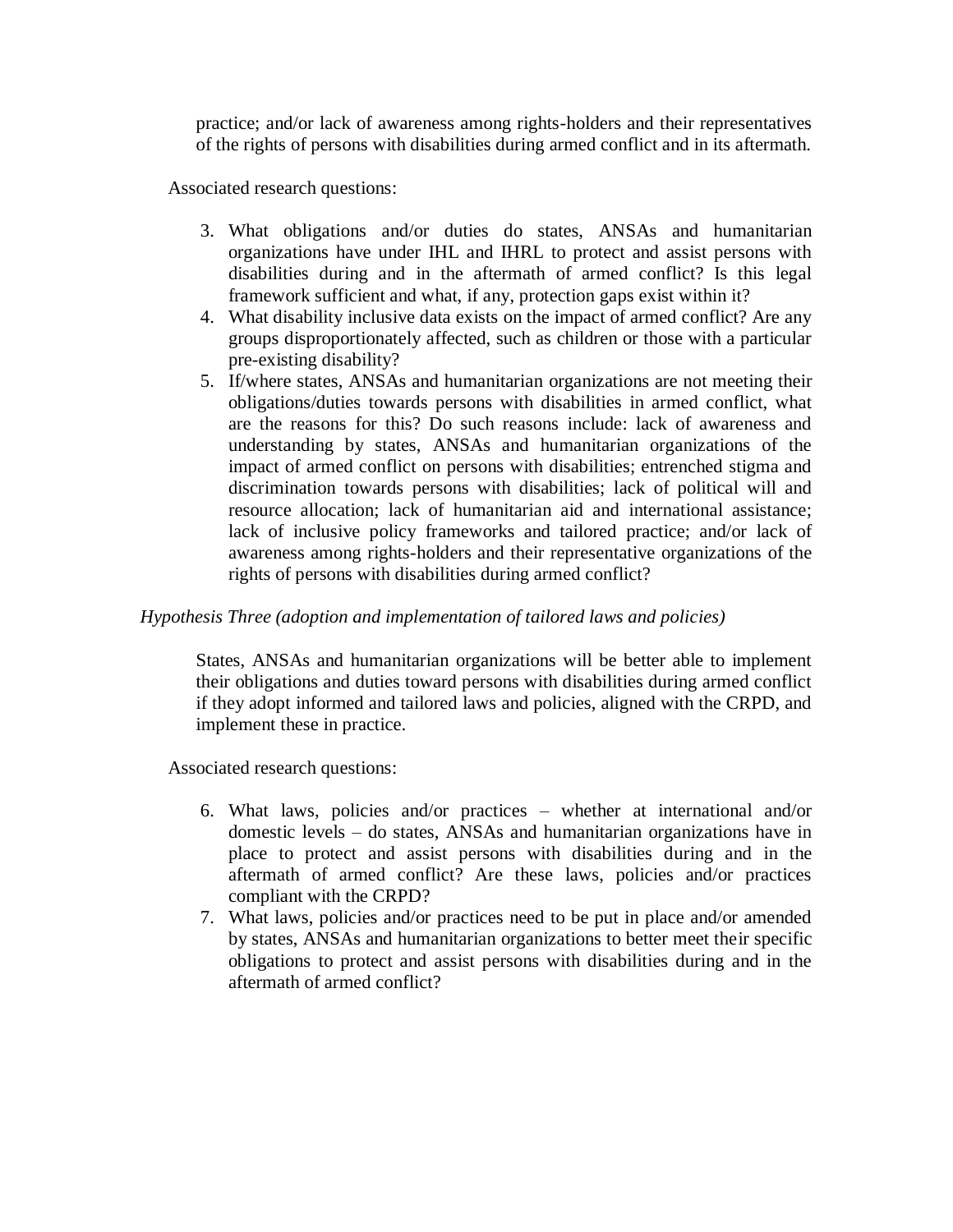## *Methodology*

The project adopted several research methods, each tailored to the nature of the research questions and the relevant hypothesis. Research methods included a combination of: desk research; structured interviews with persons with disabilities and their representative organizations, NGOs and humanitarian personnel; and field workshops through which feedback was sought on discrete issues.

The first stage of the project was to undertake desk research to map the obligations, protections and duties contained in IHL and IHRL, specific to states, ANSAs and humanitarian organizations with regard to persons with disabilities in armed conflict. In doing so, an evaluation was undertaken of: (a) how these bodies of law relate to one another and interact; and (b) whether this legal framework is sufficient or, alternatively, whether protection gaps exist within the legal framework.

The project focused on the situation of persons with disabilities in five states experiencing different levels of armed conflict or its aftermath (the DRC, Colombia, Palestine, Ukraine and Vietnam). Field research was undertaken in each of these five states, and was centred on confidential, structured interviews with stakeholders (including state officials, armed-non state actors, persons with disabilities and their representative organizations, international organizations, local NGOs, academics and journalists).

During the second stage of the project reports were drafted on each state based on research gathered during our field trips. The reports provide an overview of the conflict and the situation of persons with disabilities within each state as well as any relevant trends; and they identify gaps in the implementation of states' and non-state actors' obligations and duties.

The five state reports formed the basis of workshops that were carried out in the field to further test as well as disseminate our findings among a wide range of stakeholders. Workshops in Gaza, the West Bank and Kiev were undertaken in partnership with OHCHR. Our partner in Vietnam, Association for Empowerment of Persons with Disabilities, hosted the Vietnam workshop. In total, approximately 200 people participated in the field workshops, including state authorities, local NGOs, local ODPs, IGOs, various UN agencies, academics and journalists.

In the final stage of the project, Alice Priddy drafted the Academy Briefing, Disability and Armed Conflict, which is the final output of the project and brings together our legal mapping, undertaken in the first stage of the project, and the field research. It sets out legal and policy analyses as the basis for overarching findings and recommendations that would be applicable to any armed conflict setting.

# **Results Obtained and Associated Recommendations**

Eight key findings and associated recommendations (included below) were identified through our research. Overall, it is clear that states, armed non-state actors, as well as humanitarian organizations are failing to recognize the impact of armed conflict on persons with disabilities and are not implementing their IHL and IHRL obligations in an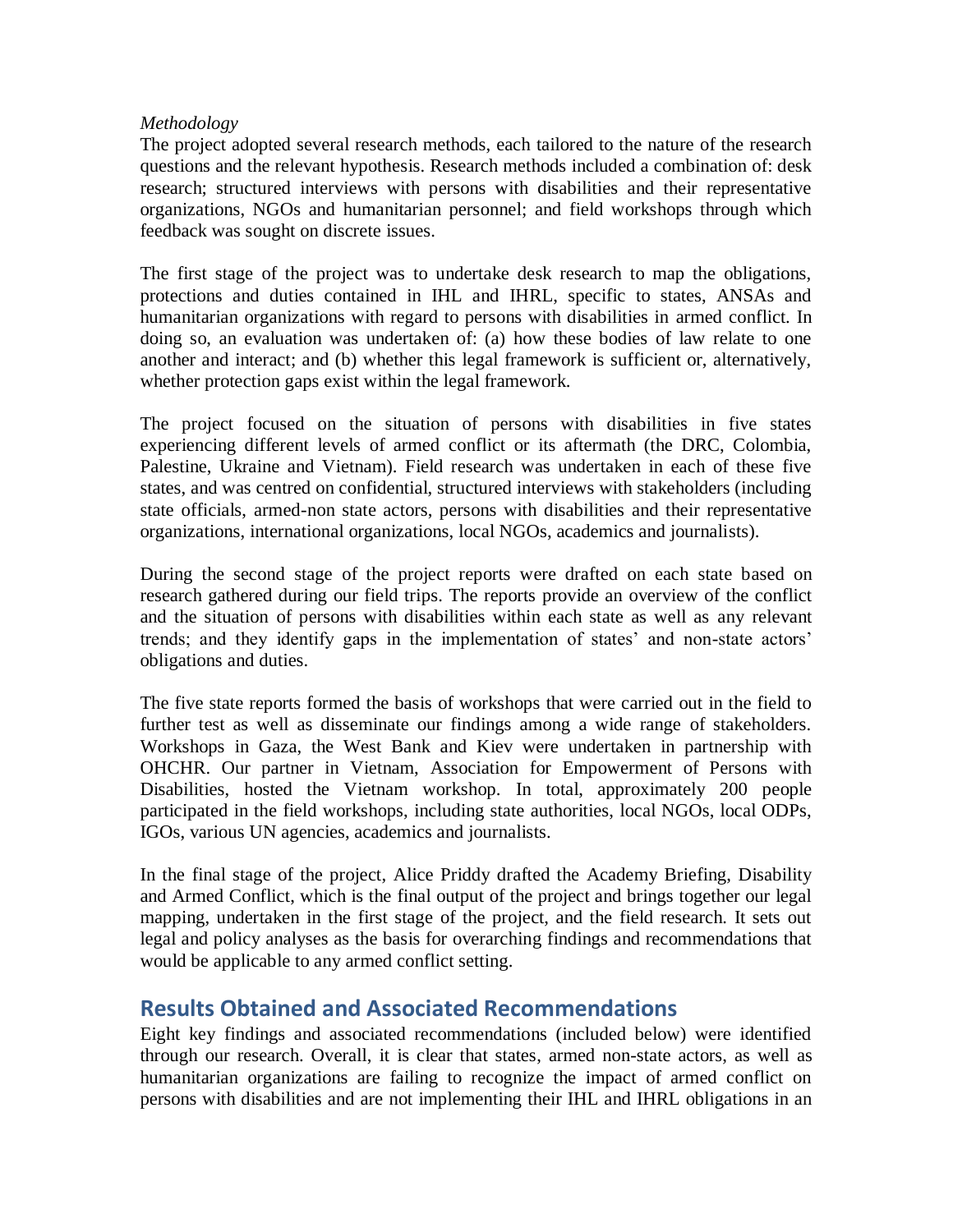inclusive manner. This finding was expected at the beginning of our research. Several reasons why persons with disabilities remain the forgotten victims of armed conflict and their rights are still to be realized, were identified through the course of the research including a lack of disaggregated data, too grater focus on physical impairments owing to a lack of understanding on the diversity of disability and an incorrect focus on prevention of disability, rather than implementation of the rights of persons *with* disabilities.

The results obtained enabled the project team to make practical recommendations to states, armed non-state actors and humanitarian actors as to how to ensure that they are implementing their IHL and IHRL obligations in a inclusive manner. These recommendations formed the basis of in-state workshops and are contained in the Academy Briefing, Disability and Armed Conflict that is to be widely disseminated to stakeholders.

## Eight Key Findings and Recommendations

# *One. Armed conflict has a devastating and disproportionate impact on persons with disabilities*

Persons with disabilities are at increased risk of acute harm at all phases of an armed conflict; at least in part because they are denied the rights and protections they are entitled to under both IHRL and IHL. Persons with disabilities are the subject of targeted killings, used as human shields and at increased risk of sexual and gender based violence. They are more likely to be killed or injured as a result of inaccessible emergency information, evacuation procedures and shelters. Refugee and displacement camps and facilities lack comprehensive procedures to identify refugees and internally displaced persons with disabilities, and consequently fail to ensure they have equal access to essential services including food, water, shelter and medical care. In the aftermath of conflict, persons with disabilities are routinely denied access to justice, including remedies and reparation, for violations carried out during the conflict.

#### *Two. Persons with disabilities remain the forgotten victims of armed conflict*

The impact of armed conflict on persons with disabilities remains a largely ignored topic, by all actors. There are at least 1 billion people with a disability in the world, a large number of whom live in conflict-affected states. Despite this, and the disproportionate impact that conflict has on persons with disabilities, disability is widely regarded as a niche issue within the conflict setting. As a result, IHL provisions that serve to minimize the impact of armed conflict are not being applied in a disability inclusive manner. Mainstream humanitarian services and programmes, run by states as well as humanitarian organizations, are not fully and equally accessible to all persons with disabilities. Services that target, and are specific to the needs of, persons with disabilities are not being developed. In the post-conflict setting, persons with disabilities are not given equal access to full participation in peace processes and transitional justice mechanisms, and their role and potential contribution to conflict prevention and resolution is yet to be realized. Failure to ensure equal access to IHL protections, humanitarian services and transitional justice mechanisms may amount to discrimination on the basis of disability and violations of associated rights and protections.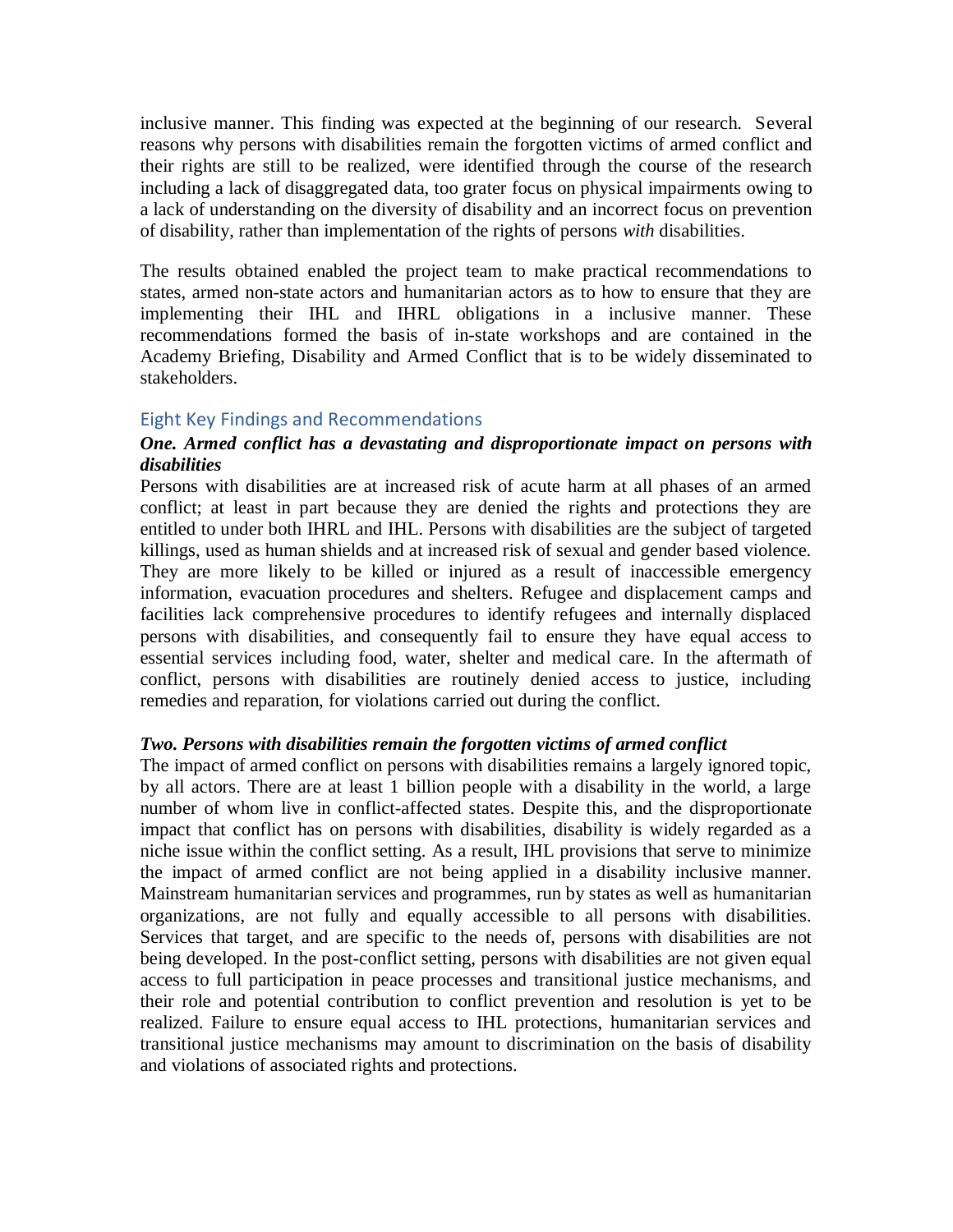To remedy some of the abuses faced by persons with disabilities in the conflict setting, these persons must be recognized and empowered to act as agents of change and given equal access to fully and meaningfully participate in humanitarian policy design, implementation and monitoring, as well as peace processes and transitional justice mechanisms. UN agencies and humanitarian organizations must ensure that their services are fully accessible to all persons, including persons with disabilities, and, where necessary, develop specific services that respond to the humanitarian needs of persons with disabilities. UN-mandated commissions of inquiry and UN agency reports should include a disability analysis of armed conflict. The UN General Assembly, Security Council and Human Rights Council should consider the adoption of resolutions dedicated to addressing the disproportionate impact that armed conflict has on persons with disabilities to galvanize attention towards this issue, and call on states, non-state actors and humanitarian actors to take a disability inclusive approach to their law, policy and practice.

Militaries should receive training on disability rights and the diversity of disability, and should consider the impact of their law of armed conflict policies and practices on persons with disabilities. Humanitarian organizations that engage in training ANSAs should ensure that this training includes disability rights and the inclusion of persons with disabilities in the application of the law of armed conflict.

# *Three. Reliable, comprehensive and disaggregated data is needed*

There is an acute lack of reliable and comprehensive quantitative and qualitative data on the impact of armed conflict on persons with physical, sensory, psychosocial and/or intellectual disabilities. Because persons with disabilities are not a homogenous group, data disaggregated by age and gender, as well as other identities as appropriate, is needed to understand the intersectional and multidimensional discrimination they may face. Where data sets do exist, they are often under-inclusive, relying on a narrow, medicalmodel understanding of disability that excludes psychosocial and/or intellectual impairments. Reliance on poor, under-inclusive data sets to justify budget allocations and develop policy exacerbates the exclusion of certain groups of persons with disabilities and leads to further discrimination.

Only once comprehensive data sets are available, reflecting the lived experiences of persons with disabilities in the conflict setting and the multidimensional discrimination that they face, can advocacy, resources, policy and practice be developed to respond to their lived experience and overcome the barriers faced in accessing their human rights and IHL protections. Nevertheless, we cannot afford to wait for such data to be available. In the interim, whilst we wait for data to be gathered, the well-founded minimum estimate that 15 per cent of every population will be made up of persons with a range of disabilities should steer resource allocation, advocacy and the development of disability inclusive policy and practice.<sup>1</sup>

States Parties to the CRPD should ensure they are meeting their commitment to collect data and statistical research to enable them to formulate and implement the policies

l <sup>1</sup> WHO, *World Report on Disability*, supra fn 35, p 29.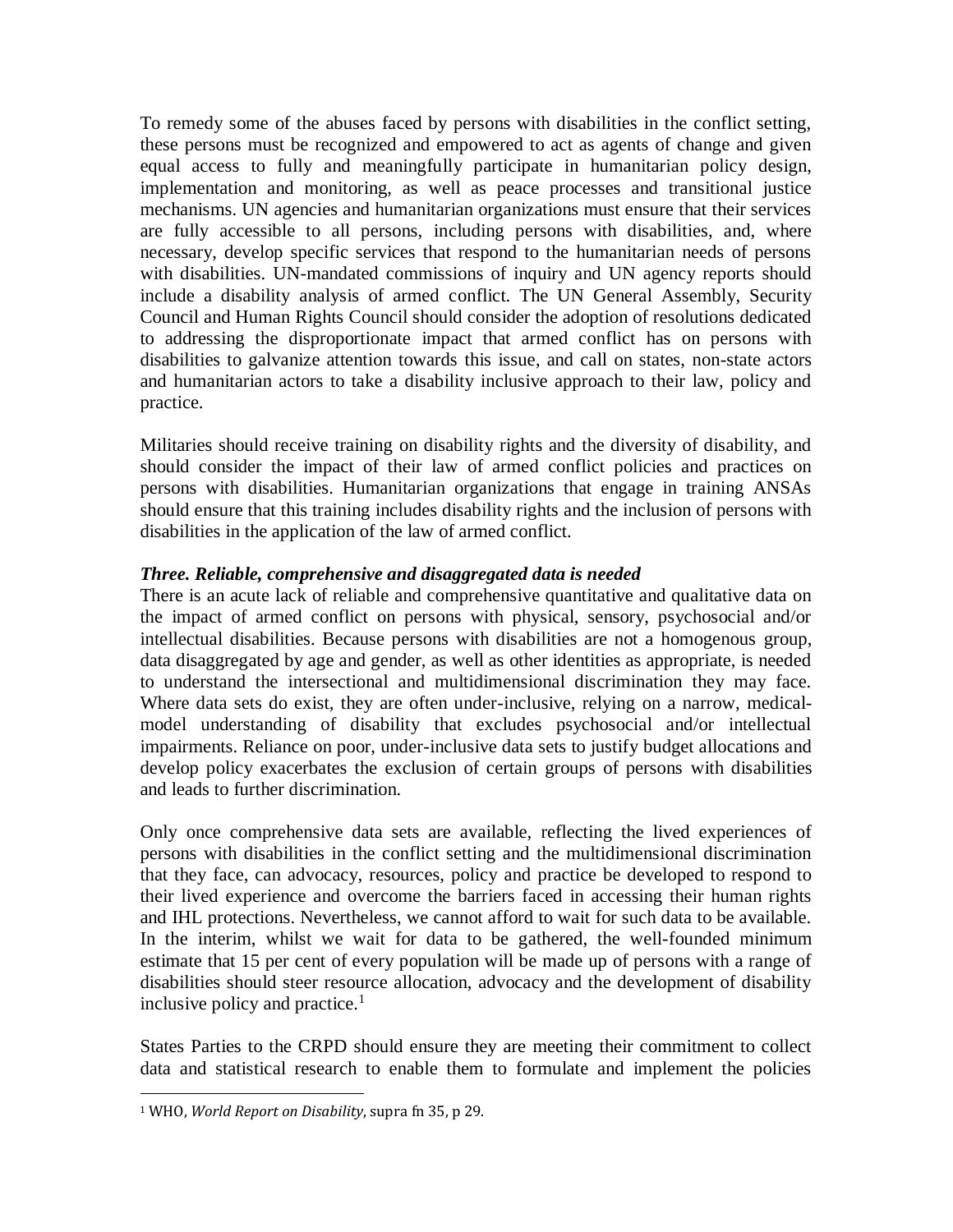necessary to give effect to the CRPD.<sup>2</sup> However, it is not just states that bear the responsibility for data collection. All humanitarian agencies need to ensure that their polices, services and practices in the conflict setting are accessible to persons with disabilities, and should therefore also be collecting data to test the accessibility of their services. To adequately collect such data, personnel should be given specialist training on disability inclusive data collection, data collection ethics as well as the rights of persons with disabilities and the diversity of disability.

# *Four. The CRPD continues to apply during armed conflict, alongside IHL, and may inform the content of the legal regulation of the given situation. Where a state party is engaged in armed conflict abroad, its CRPD obligations follow it.*

The CRPD affirms that the rights of persons with disabilities continue to apply during armed conflict. These rights include the right to equal access and the right to nondiscrimination, including through the provision of reasonable accommodation. The extent to which the CRPD applies to any given armed conflict will be context dependent and influenced by who the actors are, the territory on which the acts take place, the rights engaged and the IHL norms that are applicable.

States Parties take their CRPD obligations with them when they act outside of their territory, including in the conduct of military operations where they exercise de facto effective control over a geographical area (the spatial model of jurisdiction), or when there is authority and control over an individual or individuals (the personal model of jurisdiction). States' extraterritorial obligations under the CRPD might not apply to the same extent as within their own territory, and some obligations may not apply at all, or at least not in their entirety. The extent to which the CPRD applies will be dependent on the degree of authority and control the state has over the geographical area or the individual(s), how long it has had such control, the rights engaged, the application of IHL provisions and whether or not it has the power to guarantee the right or provision in question.

# *Five. Prevention of primary impairment is confused with disability rights.*

Prevention of primary impairment, through mine-ban campaigns for example, is part of the rights to life and to attainment of the highest standard of health, applicable to all persons equally. Such prevention is not part of disability rights and is thus not an implementing measure under the CRPD. The two are often confused by all actors, resulting in resources and financing being dedicated to prevention initiatives and strategies at the expense of giving effect to disability rights. Although primary prevention policies and practices are not part of the rights of persons with disabilities, all prevention polices, for example mine warning signs and mine awareness campaigns, should be equally accessible to all persons, including those with disabilities.

*Six. The CRPD calls for specific attention to be paid to the experiences of persons with disabilities within armed conflict and obligates states parties to ensure the protection and safety of persons with disabilities in situations of armed conflict in accordance with their obligations under IHL and IHRL.* 

l

<sup>2</sup> Art 31(1), CRPD.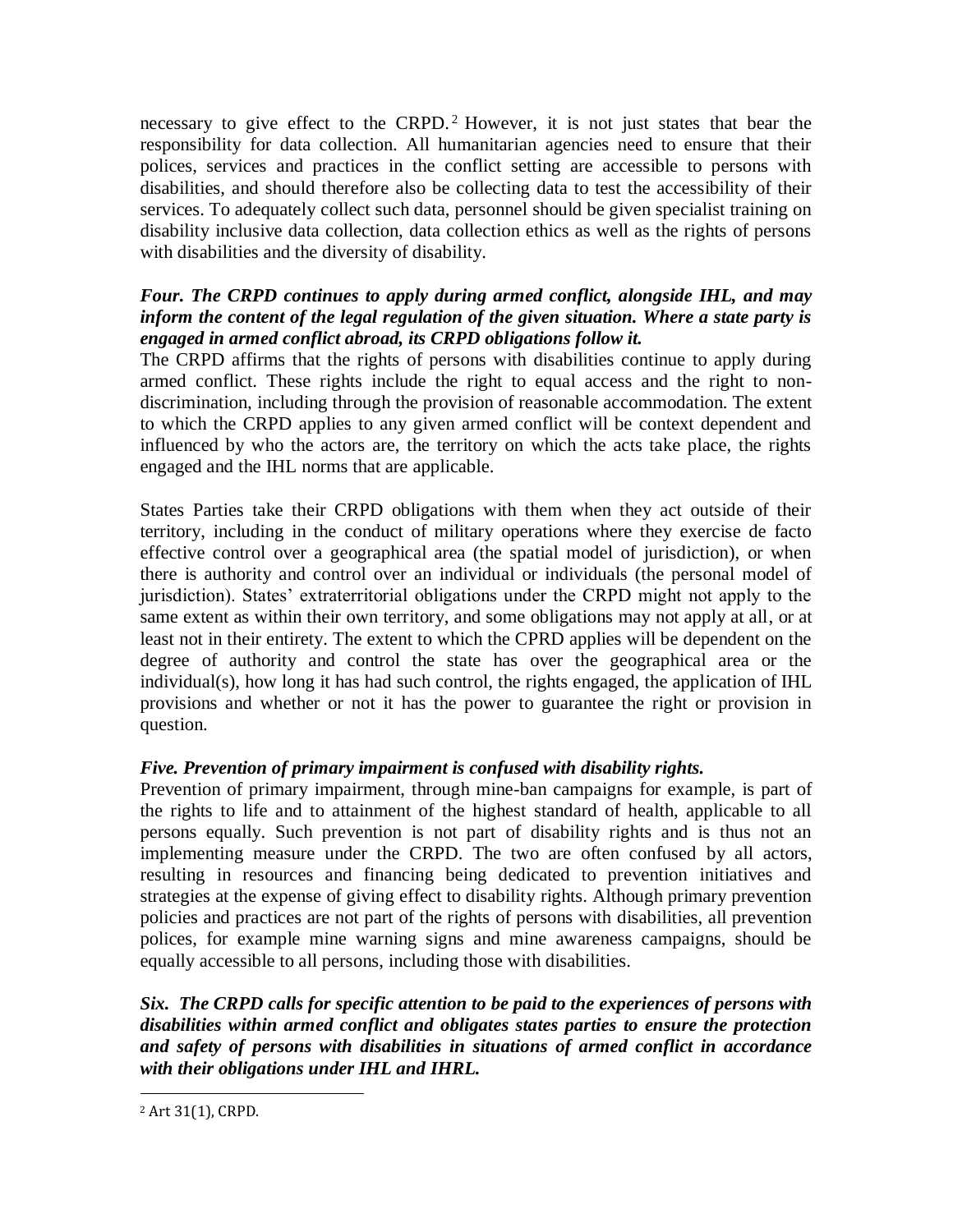The CRPD unifies IHL and the CRPD in the overall framework applicable in armed conflict, such that IHL norms should be applied in a manner that conforms to the fundamental rights within the CRPD, namely equal access and non-discrimination. The IHL norms of humane treatment – the meaning of which is shaped by the context and characteristics of the individual, including disability – and the prohibition of adverse distinction complement and are reinforced by the CRPD.

In accordance with IHL provisions of humane treatment and the prohibition of adverse distinction, when read in light of the rights to equal access and non-discrimination within the CRPD, persons with disabilities are entitled to the same IHL protections that are afforded to all other persons, including the rules that relate to the treatment of civilians and persons *hors de combat*, as well as rules governing the conduct of hostilities. Differential treatment, including reasonable accommodation, may be required to ensure that the applicable IHL protections are applied in a non-discriminatory manner and are accessible to all persons with disabilities.

States, to date, have paid little attention to the experiences of persons with disabilities in the conflict setting and have failed to ensure that their interpretation and application of IHL norms are not carried out in a discriminatory manner. Gathering and using disability inclusive data, increasing expertise within militaries on disability rights and the diversity of disability and routinely and meaningfully consulting with persons with disabilities and their representative organizations will aid militaries' interpretation of IHL obligations from a disability inclusive perspective.

# *Seven. IHL, states and humanitarian organizations approach persons with disabilities from the medical and/or charity understanding of disability – as passive recipients of medical treatment and social 'protection', and not as full and equal rights-holders whose disability is the result of discriminatory barriers and attitudes in society.*

Both the medical and charity understandings of disability have been superseded by the social-model understanding and the human rights-based approach enshrined in the CRPD. The text of many IHL provisions reflect the medical and charity models of disability, framing persons with disabilities as passive, weak and vulnerable, and take a paternalistic approach to persons with disabilities. IHL practitioners and commentators need to be aware when interpreting and applying IHL norms, that the wording of these norms reflects an outdated and often discriminatory approach to disability. This is not a fatal flaw, since IHL is capable of dynamic and evolved interpretation that is reflective of changes in society and attitudes.

The medical and charity models, rather than a social-model understanding and human rights-based approach, are also reflected in the policy and practice of states and humanitarian organizations. Consequently, the vast majority of humanitarian responses to persons with disabilities in armed conflict are focused on medical services and rehabilitation. Persons with disabilities are not meaningfully consulted regarding the design, implementation and monitoring of humanitarian responses to armed conflict. Nor are persons with disabilities equally and meaningfully included in peace processes.